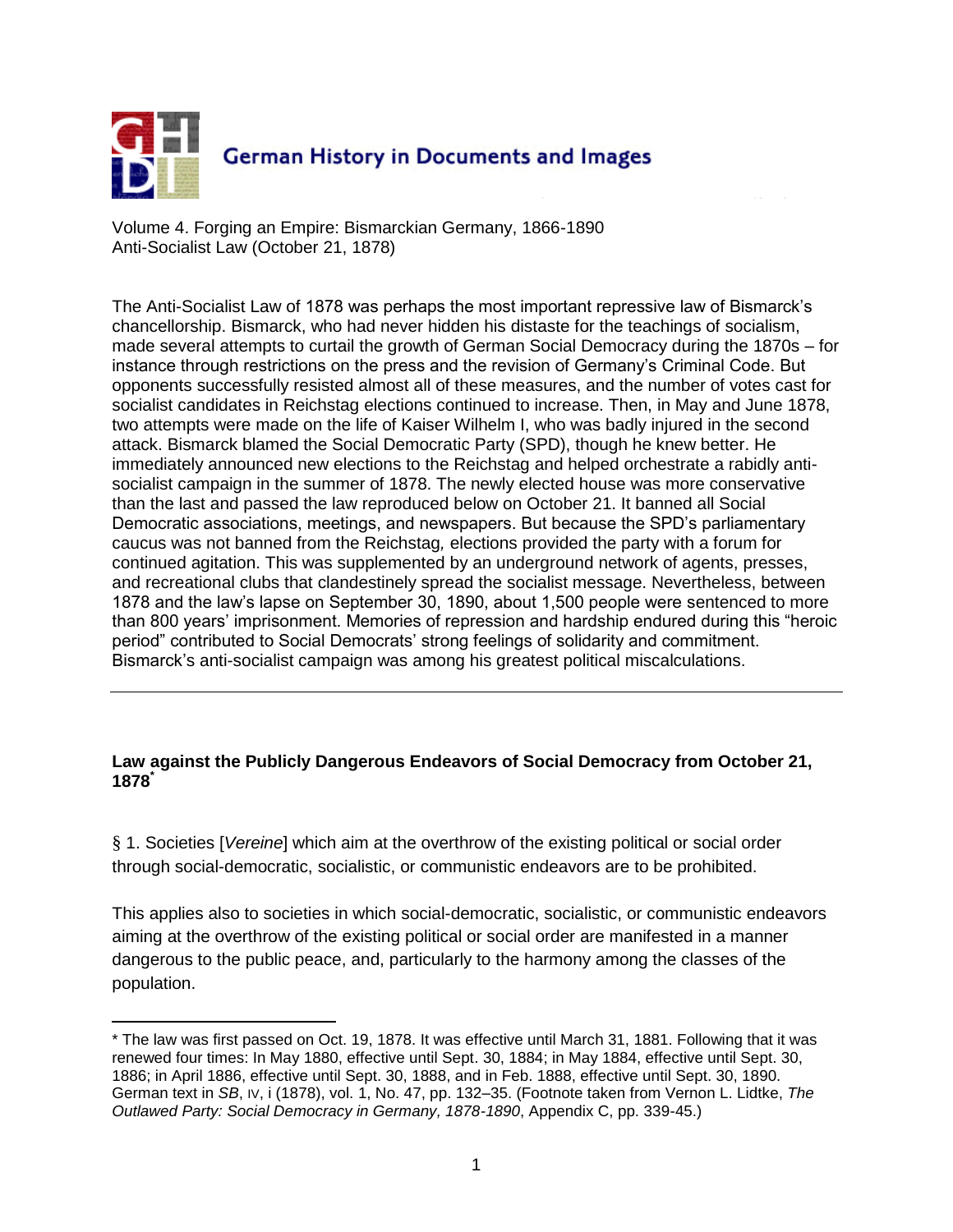Associations of every kind are the same as societies.

§ 2. In the event that a registered cooperative comes under the provisions of § 1, par. 2, then § 35 of the Law of July 4, 1868, concerning the legal status of cooperative associations for business and [other] economic purposes [*Erwerbs- und Wirtschaftsgenossenschaften*] (*Bundesgesetzblatt* pp. 415ff.) is to be applied.

In an analogous event, § 29 of the Law concerning registered Assistance Funds [*Hilfskassen*] of April 7, 1876 (*Reichsgesetzblatt* pp. 125ff.) is to be applied to Registered Assistance Funds.

§ 3. In the event foreseen by § 1, par. 2, Independent Fund Societies (not registered) [*Unabhaengige Kassenvereine* (*nicht eingeschrieben*)], which have the statutory purpose of mutual support for their members, are not to be immediately prohibited, but are to be put under extraordinary state control.

Where several independent societies of this kind form a union [*Verband*], and in the event that in one of these societies the endeavors described in § 1, par. 2 are manifested, this society can be ordered excluded from the union and put under control.

Likewise, if the described endeavors manifest themselves in one branch of a society, control is to be confined to that branch.

§ 4. The authority invested with the control is empowered:

1. To attend all sessions and meetings of the society [*Verein*].

2. To call and conduct membership assemblies.

3. To inspect the books, papers and cash assets, as well as to demand information about the affairs of the society.

4. To forbid the carrying out of resolutions which are apt to further the endeavors described in § 1, par. 2.

5. To transfer to qualified persons the duties of the officers or other leading organs of the society.

6. To take charge of and manage the funds.

§ 5. In case the membership meetings, the executive committee, or another managing organ acts in opposition to the directives of the controlling authority issued within the scope of its powers, or in case the endeavors in § 1, par. 2, are manifested after the introduction of the control, the society may be prohibited.

§ 6. The prohibition or the imposition of control are within the competence of the State Police Authority [*Landespolizeibehoerde*]. The prohibition of foreign societies appertains to the *Reichskanzler*.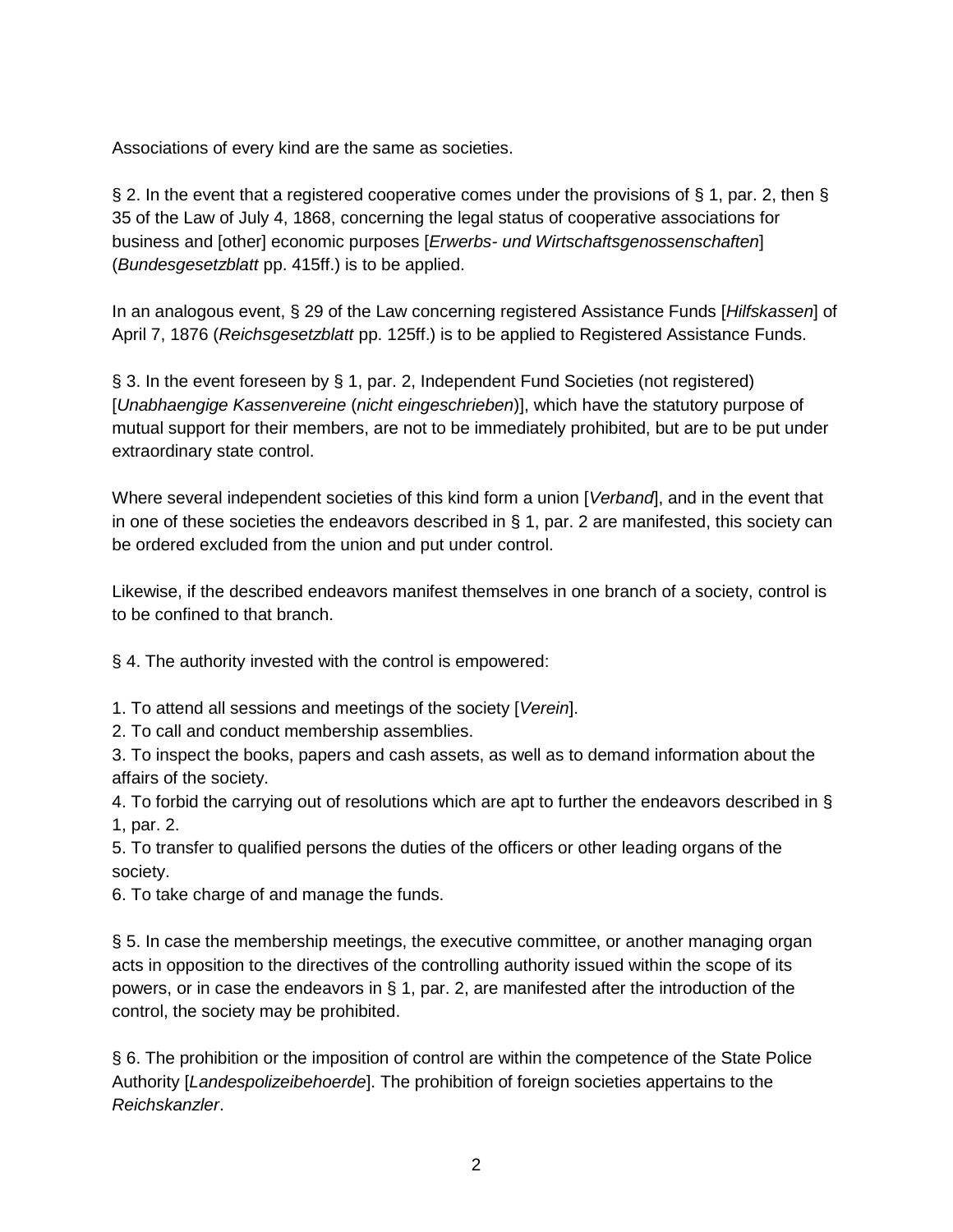The prohibition is in all cases to be publicized through the *Reichsanzeiger*; in addition, the prohibition by the State Police Authority is to be publicized through the designated newspaper for official notifications by the authority of the locality or district.

The prohibition is valid for the entire area of the Federation [*Bundesgebiet*] and embraces all branches of the society, as well as every ostensible new society, which in reality is to be regarded as the old one.

§ 7. With the prohibition, the society's cash assets, as well as the objects intended for the purposes of the society are to be confiscated by the authority.

After the prohibition has become final, the Administrative Authority [*Verwaltungsbehoerde*] designated by the State Police Authority must delegate the settlement of the affairs of the society (liquidation) to suitable persons and supervise the liquidation; the Administrative Authority must also make known the names of the liquidators.

The decision of the Administrative Authority takes the place of a resolution by the membership meeting provided for by the laws or statutes.

The liquidated property of the society is, without detriment to the legal claims of third parties and of the members of the society, to be utilized as provided in the statutes of the society, or in general laws.

The moment when the prohibition becomes final is to be considered the moment of the dissolution of the society (or the closing of the Fund).

Appeal against the decrees of the authority is permitted only to the Supervising Authority [*Aufsichtsbehoerde*].

§ 8. The prohibition decree by the State Police Authority, as well as the establishment of a control is to be communicated in writing, indicating the reasons, to the society's Executive Committee, in case one exists within domestic jurisdiction. Against such a decree the society's Executive has the right to make an appeal (§ 26).

The appeal must be made within one week after receipt of the notice of the decree; the appeal is to be directed to the authority which issued the decree.

The appeal has no postponing effect.

§ 9. Meetings in which social-democratic, socialistic, or communistic endeavors which aim at the overthrow of the existing political or social order are manifested are to be dissolved.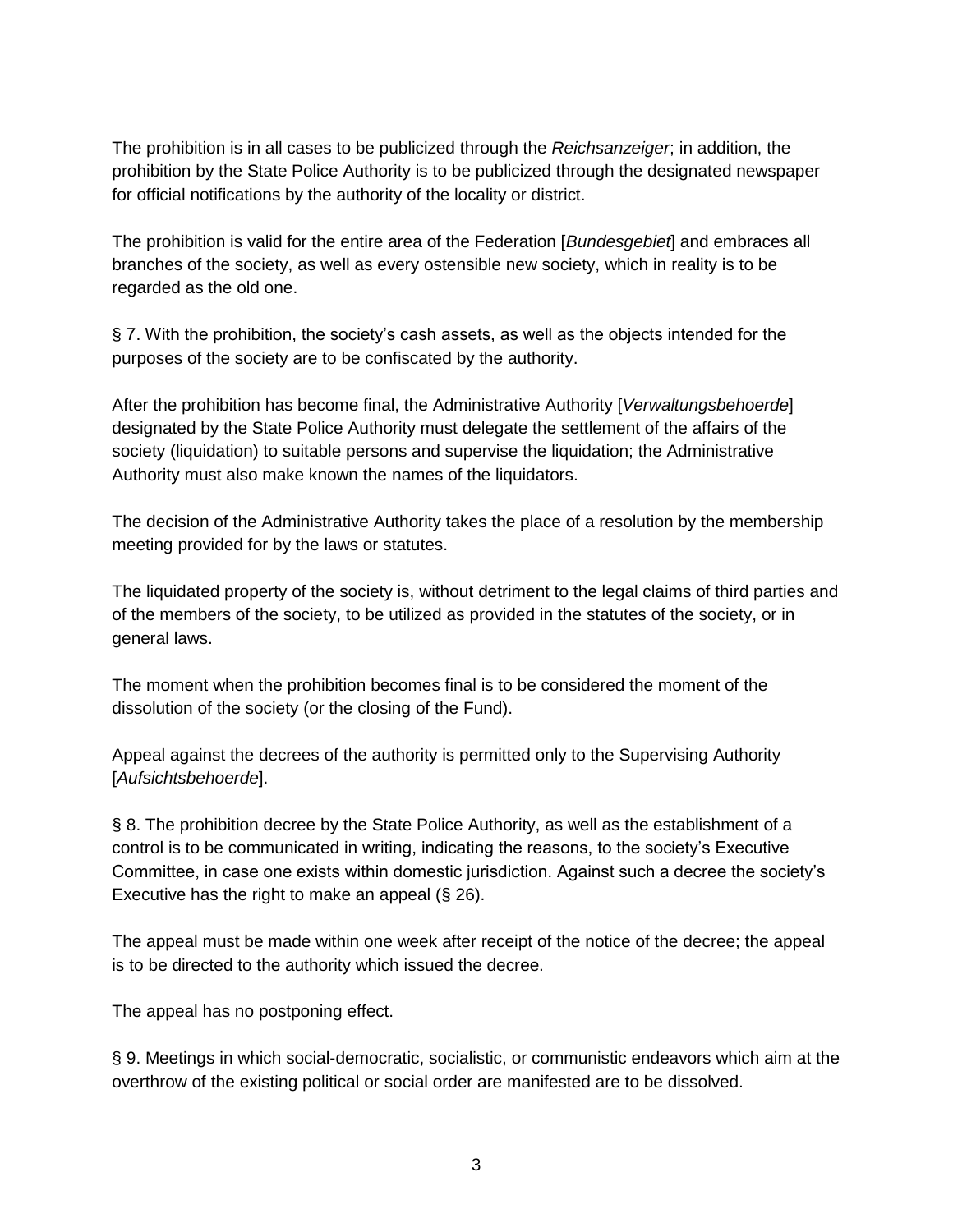Meetings for which the assumption is justified by the fact that they are intended to further the endeavors described in the first paragraph are to be prohibited.

Public festivities and processions shall be treated the same as meetings.

§ 10. Prohibition and dissolution are within the competence of the Police Authority.

Appeal is permitted only to the Supervising Authority.

§ 11. Publications in which social-democratic, socialistic, or communistic endeavors aimed at the overthrow of the existing political or social order are manifested in a manner calculated to endanger the public peace, and particularly the harmony among all classes of the population, are to be prohibited.

In the case of periodical publications, the prohibition may extend to further issues as soon as a single issue has been prohibited on the basis of this law.

§ 12. The prohibition lies within the competence of the State Police Authority, and, in the case of periodical publications appearing within the Reich, under the competence of the State Police Authority of the District [*Bezirk*] in which the publication appears. The prohibition of the further distribution of periodical publications printed abroad lies within the competence of the *Reichskanzler*.

The prohibition is to be publicized in the manner described in § 6, par. 2, and is valid for the entire *Bundesgebiet*.

§ 13. The prohibition of publications by the State Police Authority is to be made known in writing, with the reasons of the same, to the publisher or editor, and in the case of non-periodic publications, to the author of the same, if these persons are within the Reich.

The publisher, editor or author has the right of appeal against the order (§ 26).

The appeal must be submitted to the authority which issued the decree within a week after receipt of notification.

The appeal has no postponing effect.

§ 14. On the basis of the prohibition, the publications concerned are to be confiscated wherever found for the purpose of distribution. The confiscation may include the plates and forms used for reproduction; in the case of printed publications in the proper sense, a withdrawal of the set types from circulation is to be substituted for their seizure, upon the request of the interested parties. After the prohibition is final, the publication, plates, and forms are to be made unusable.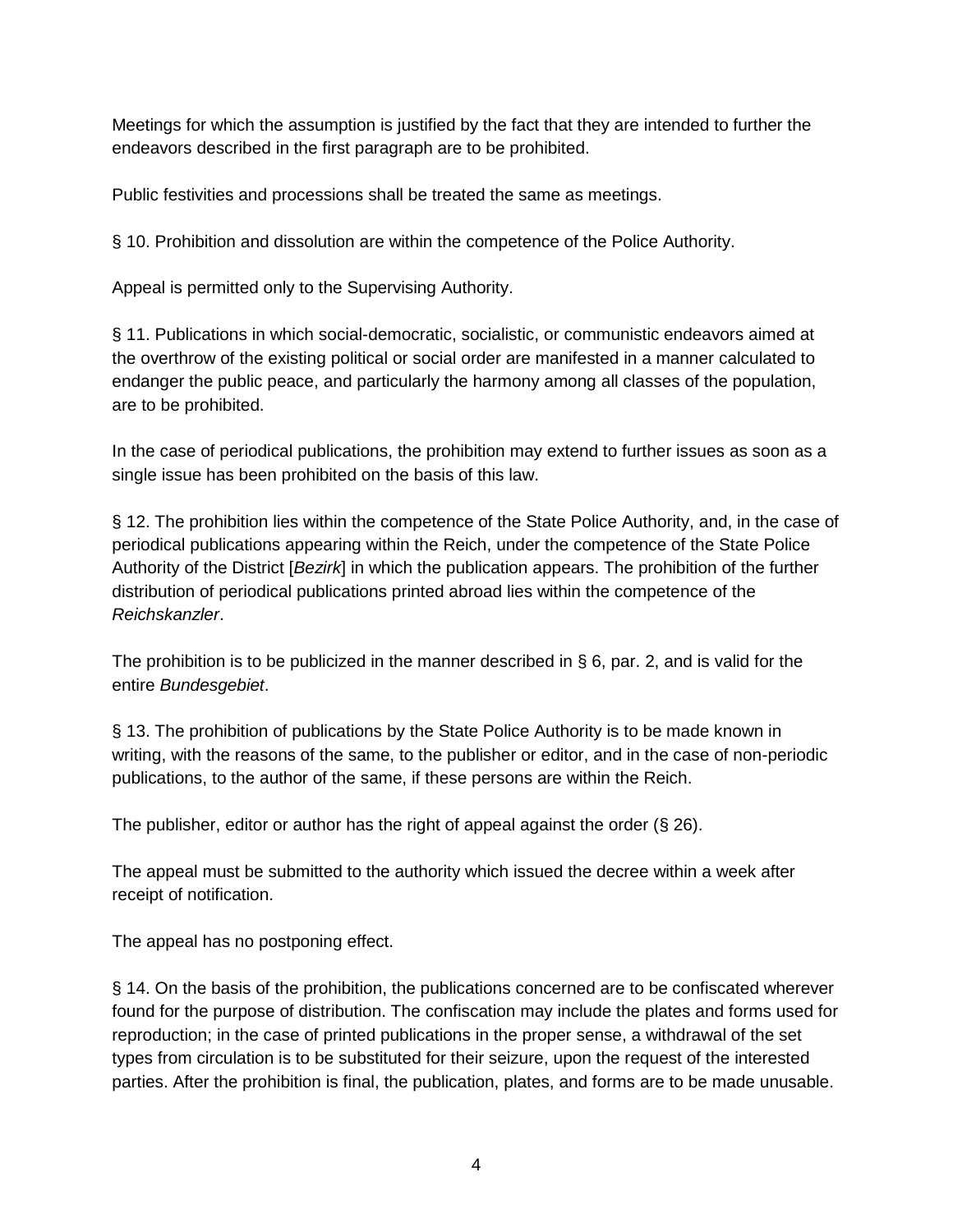Appeal is permitted only to the Supervising Authority.

§ 15. Before the decree of prohibition, the Police Authority is empowered provisionally to seize publications of the character described in § 11, as well as plates and forms for reproduction. Within twenty-four hours, the seized publication is to be delivered to the State Police Authority. The latter must either order immediately the restoration of the confiscated material or issue a decree of prohibition within one week. If the prohibition does not ensue within this period the confiscation is voided and the various pieces, plates and forms shall be released.

§ 16. The collection of contributions for the furtherance of social democratic, socialistic, or communistic endeavors aiming at the overthrow of the existing political and social order, as well as a public appeal for such contributions, are to be prohibited by the police. The prohibition is to be announced publicly.

Appeal is permitted only to the Supervising Authority.

§ 17. Whoever participates as a member in a prohibited society (§ 6), or carries on an activity in its interest, is to be punished by a fine of not more than five hundred marks or with imprisonment not exceeding three months. The same punishment is to be inflicted on anyone who participates in a prohibited meeting (§ 9), or who does not depart immediately after the dissolution of a meeting by the police.

Imprisonment of not less than one month and not more than one year is to be inflicted on those who participate in a society or assembly as chairmen, leaders, monitors, agents, speakers, or treasurers, or on those who issue invitations to attend the meeting.

§ 18. Whoever provides a prohibited society or meeting with a place of assembly is to be punished with imprisonment of from one month to one year.

§ 19. Whoever distributes, continues, or reprints a prohibited publication (§§ 11, 12) or a provisionally confiscated publication (§ 15) is to be punished with a fine not exceeding one thousand marks or with imprisonment not exceeding six months.

§ 20. Whoever acts in violation of a prohibition under § 16, is punishable with a fine not exceeding five hundred marks or with imprisonment not exceeding three months. Moreover, all that which has been received in consequence of the prohibited collection or invitation, or its value, is to devolve to the Poor Relief Fund [*Armenkasse*] of the locality.

§ 21. Whoever commits one of the acts prohibited by §§ 17, 18, 19 without knowledge of the prohibition, but after the notification of the prohibition in the *Reichsanzeiger* (§§ 6, 12) is to be punished by a fine not exceeding one hundred and fifty marks.

The same punishment applies to those who act in violation of a prohibition under § 16 after the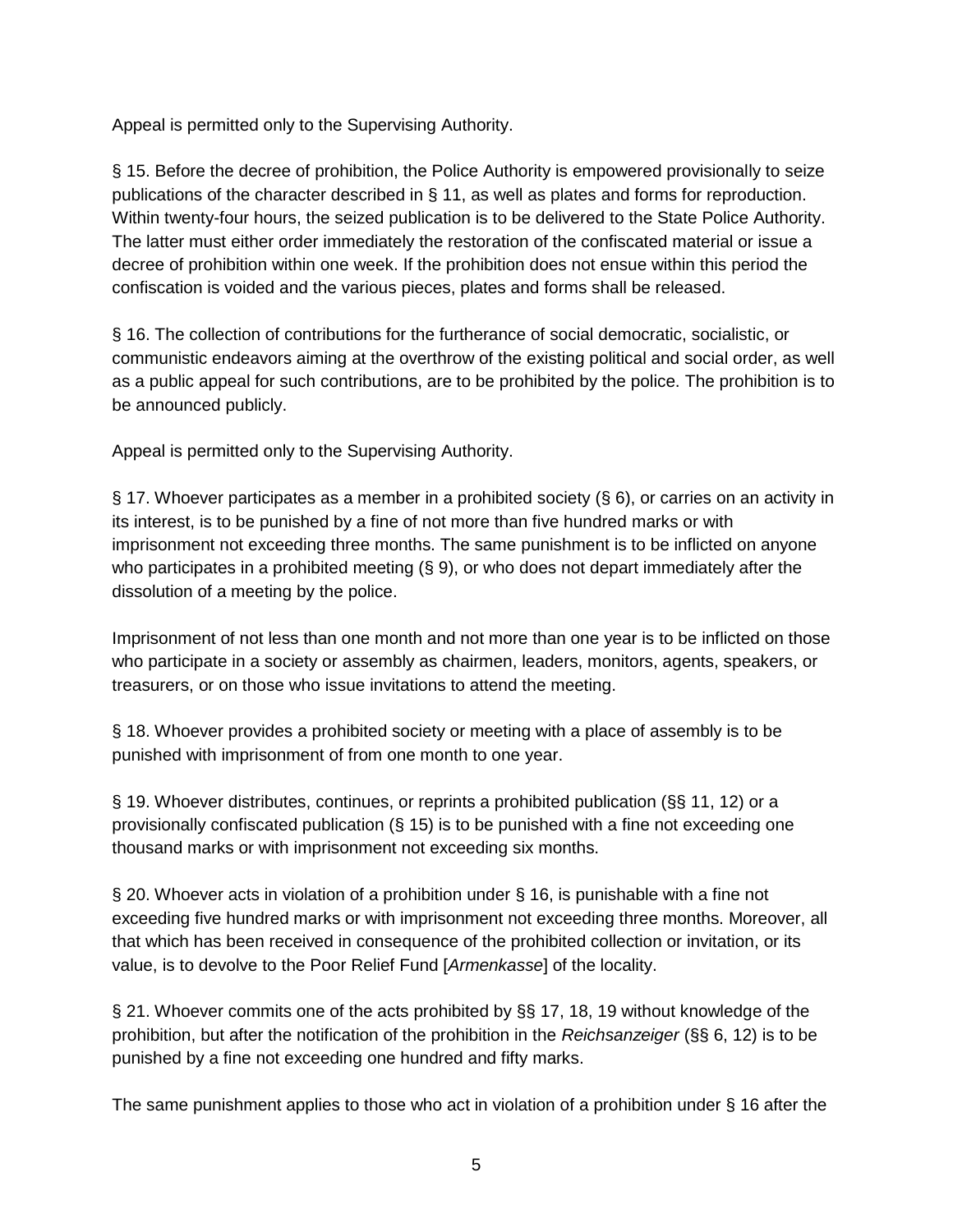publication of the prohibition. The concluding provision of § 20 applies.

§ 22. In addition to the punishment of imprisonment, in case of a condemnation for acts in violation of §§ 17 to 20, a further judgment may be rendered as to the admissibility of a limitation of their right of residence against persons who make a business of the agitation for endeavors described in § 1, par. 2.

On the basis of this judgment, the residence of a condemned person in certain districts and localities may be forbidden by the State Police Authority, only if, however, the condemned person has not resided in his place of legal residence for a period of six months. Foreigners may be expelled from the *Bundesgebiet* by the State Police Authority. Appeal to be permitted only to the Supervising Authority.

Acts in contravention are to be punished with imprisonment from one month to one year.

§ 23. Under the conditions described in § 22, par. 1, innkeepers, barkeepers, persons carrying on a retail business in brandy or liquors, book publishers, booksellers, librarians in lending libraries and proprietors of reading rooms, may, in addition to imprisonment, be forbidden to continue their business.

§ 24. The State Police Authority may withdraw the license for the professional or nonprofessional public distribution of publications, as well as the license for an itinerant trade in publications from persons who make a business of furthering the endeavors described in § 1, par. 2, or who have been legally sentenced to punishment on the basis of the provisions of this law.

Appeal is permitted only to the Supervising Authority.

§ 25. Whoever acts in contravention of a judgment pronounced under § 23 or of a decision decreed under § 24 is punishable by a fine not exceeding one thousand marks, or by arrest or imprisonment not exceeding six months.

§ 26. A Commission is to be formed to decide upon the appeals in the cases of §§ 8, 13. The Bundesrat elects four of its own members and five from the highest courts of the Reich or the individual *Bundesstaaten*.

The election of these five members is for the period of the duration of this law, and for the period in which they hold judicial office.

The Emperor [Kaiser] appoints the chairman and his representative from out of the number of the members of the Commission.

§ 27. A quorum of the Commission consists of five members, of whom at least three shall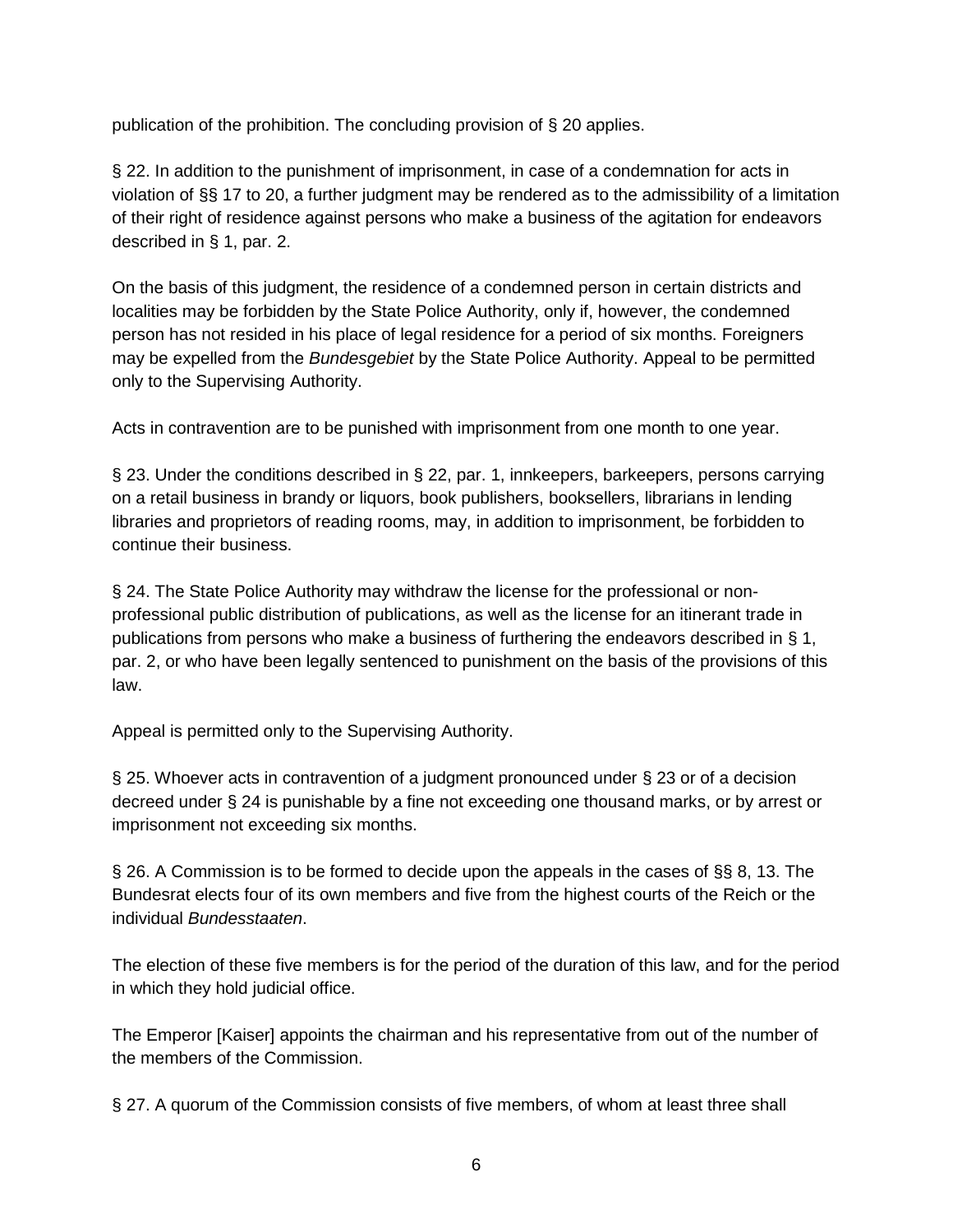belong to the judicial members. Before a decision on an appeal is given, the appellant is to be afforded the opportunity to plead in support of his motion either verbally or in writing. The Commission is empowered to collect evidence in the fullest scope, and particularly through sworn witnesses and experts, and to collect evidence through a demand upon an authority of the Reich or of the states of the Reich. With respect to the obligation to testify as a witness or as an expert, as well as with respect to the punishment to be inflicted for disobedience, the laws of judicial procedure of the locality where the Commission sits, or where the government official called upon resides, obtain. The decisions are based upon free judgment [*freiem Ermessen*] and are final.

In other respects, the Commission's conduct of business is to be regulated by rules prescribed by itself, which are subject to the approval of the Bundesrat.

§ 28. For districts or localities where the public safety is menaced by the endeavors described in § 1, par. 2, the following regulations may be decreed, in case they are not already permitted by state law, with the consent of the Bundesrat for a period not exceeding one year:

1. that meetings may take place only after the consent of the Police Authority has been obtained; this limitation does not extend to meetings called for the purposes of an announced election to the Reichstag or to the diets of the states [*Landesvertretung*];

2. that the distribution of publications shall not take place on public roads, streets, squares, or other public places;

3. that the residence in districts or localities of persons from whom danger to public safety and order is to be feared may be forbidden;

4. that the possession, bearing, importation, and sale of weapons is to be forbidden, limited, or made conditional upon certain requirements.

The Reichstag must be informed immediately, that is, upon its first reassembling, about any decree that has been issued under the foregoing provisions.

 $\overline{a}$ 

The decrees are to be announced in the *Reichsanzeiger* and by whatever manner is prescribed for local police orders.

<sup>\*</sup> Based on the law concerning the authentic declaration and the period of validity of the Law against the Publicly Dangerous Endeavors of Social Democracy [the Anti-Socialist Law] dated May 31, 1880 (*RGBl*. [*Reich Law Gazette*] 117), § 28 was supplemented with the following clause: "The regulation stipulated in § 28, No. 3 of the Law dated October 31 is interpreted in such a way that it is not applicable to members of the Reichstag or of any legislative assembly who are staying at the seat of this body during its session. Any appeals against the decrees issued on the basis of regulations in accordance with § 28 of the aforementioned law can only be submitted to the regulatory authority." (Footnote adapted from Ernst Rudolf Huber, ed., *Dokumente zur Deutschen Verfassungsgeschichte* [*Documents on German Constitutional History*], 3rd rev. ed., vol. 2, *1851-*1900. Stuttgart: Kohlhammer, 1986, pp. 464-69.)